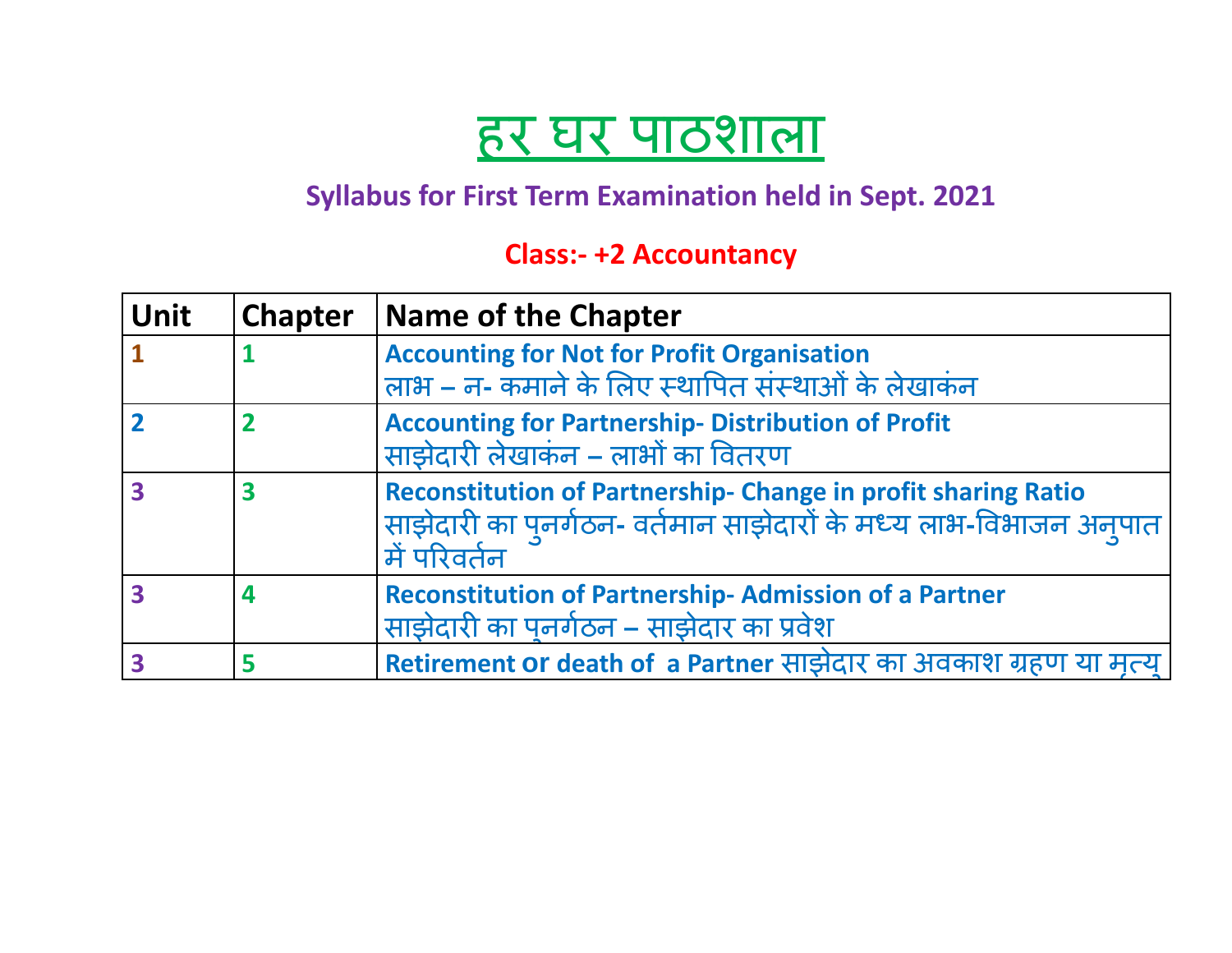# 30% Reduced Syllabus

| 10+2 Class (PART-A)                                                                                |                                                                                                                                                                                                                             |  |  |  |  |  |  |
|----------------------------------------------------------------------------------------------------|-----------------------------------------------------------------------------------------------------------------------------------------------------------------------------------------------------------------------------|--|--|--|--|--|--|
| Name of Unit                                                                                       | <b>Topics Deleted</b>                                                                                                                                                                                                       |  |  |  |  |  |  |
| Unit-I: Introduction Accounting for<br>Non-profit organisation partnership<br>firms and companies. | Accounting for Non-profit organisation preparation of Balance sheet<br>with Income and Expenditure account with additional Information.                                                                                     |  |  |  |  |  |  |
| Unit-II: Accounting for Partnership<br>firm                                                        | No deletion                                                                                                                                                                                                                 |  |  |  |  |  |  |
| Unit-III<br>Reconstitution of Partnership                                                          | 1. Adjustments: Admission / new partner, Partner Capital accounts.<br>2. Memorandum Revaluation account                                                                                                                     |  |  |  |  |  |  |
|                                                                                                    | Retirement and Death of Partner<br>1) Adjustments : Partner's capital accounts.<br>2) Preparation of loan account of retire partner.<br>3) Preparation of deceased Partner's capital account and his<br>executor's account. |  |  |  |  |  |  |